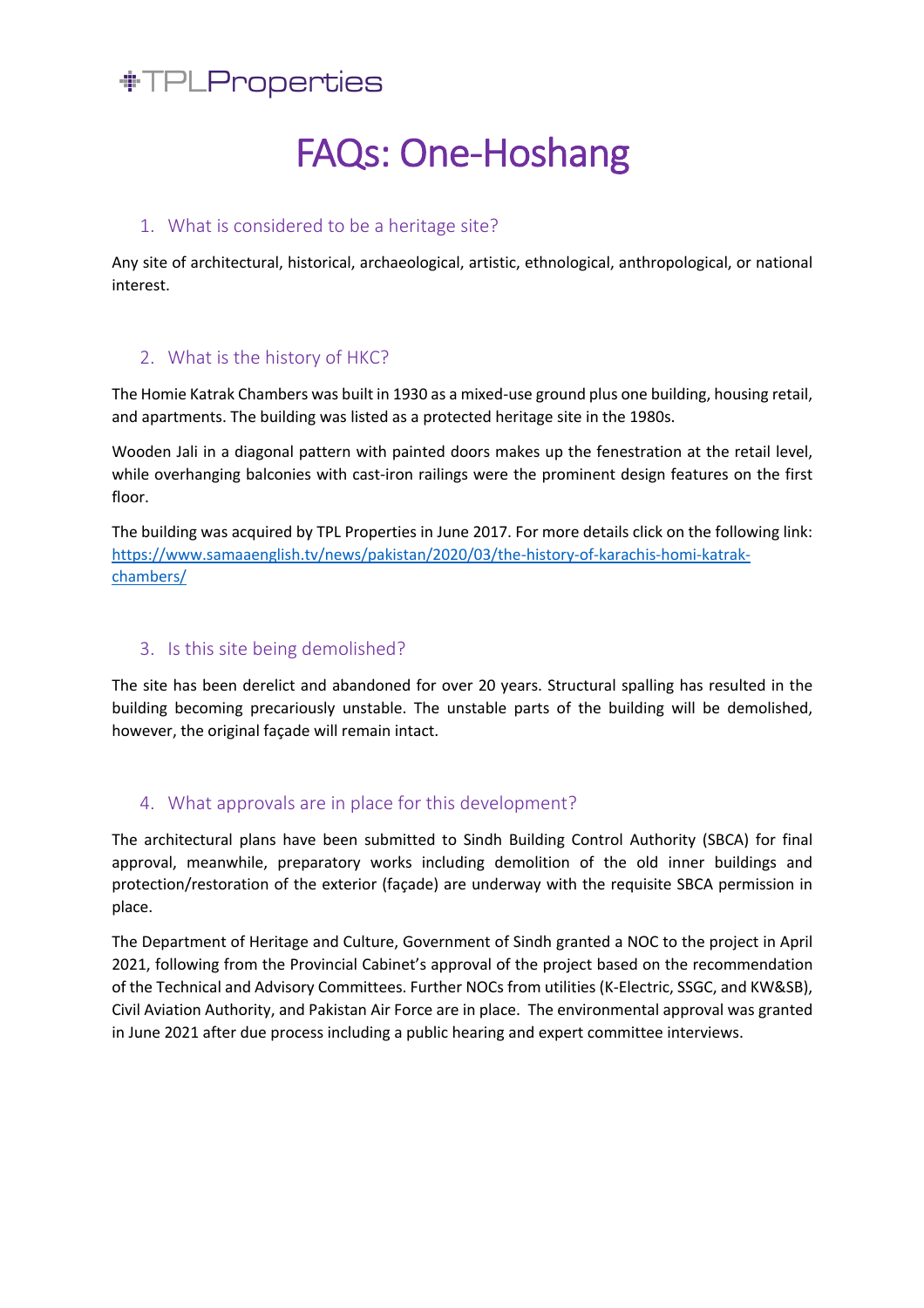# *\*TPLProperties*

## 5. How is the site being preserved? Or how will this site be restored?

The process involves preserving, restoring, and using the building's original façade while constructing an interior from scratch. Detailed point cloud surveys and conventional surveys have been conducted capturing every detail and dimension of the façade.

The steps involved in the preservation will include:

- The masonry surface will be cleaned to remove harmful substances.
- Patching material will match the existing surface as nearly as possible in color, grain, bedding, durability, porosity, and chemical composition. Render will closely match existing material to avoid detrimental interaction.
- Repointing where existing mortar is unsound or where sufficient mortar is missing to cause detrimental water penetration.
- Hairline cracks will be repaired by applying a fine skim coat.
- Repairing unsound timber.
- Retaining all hardware and replacing only deteriorated or missing elements with matching elements.
- Providing structural strength and stability to the façade by tying it up with the new construction from within.

#### 6. How is it benefitting the city?

Places of cultural significance enrich people's lives, often providing a deep and inspirational sense of connection to community and landscape. They are historical records that are important as tangible expressions of our identity and experience. Places of cultural significance reflect the diversity of our communities, telling us about who we are and the past that has formed us and the Pakistani landscape.

As part of the approval process, TPL will maintain a small public museum on the ground floor, enabling present and future generations to be connected with the history of the building and vicinity.